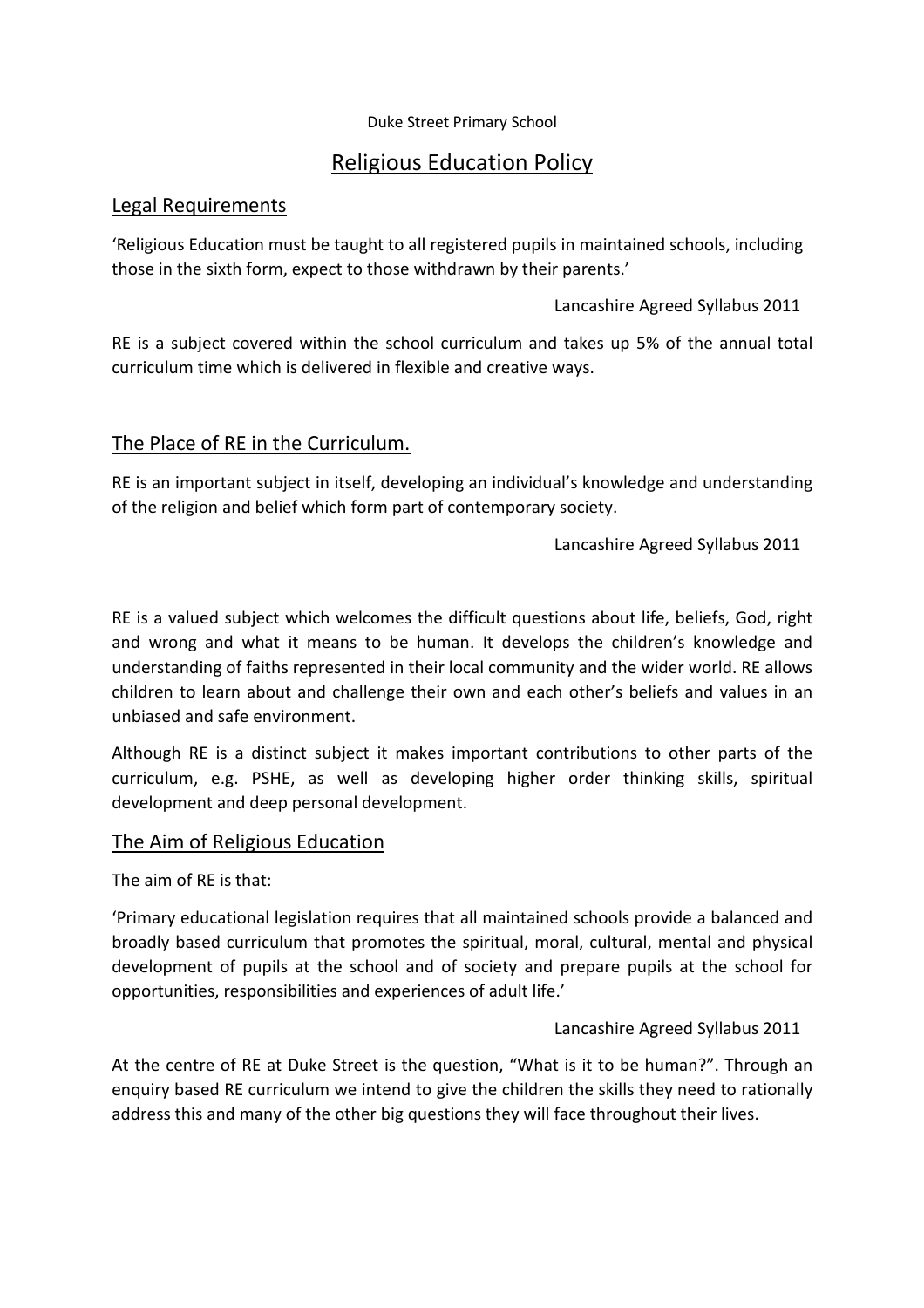It is not our intention to lead children to any specific faith but to use RE to encourage Duke Street pupils to learn and develop the positive attitudes of curiosity, wonder and appreciation, commitment, fairness and self-awareness. (Lancashire Agreed Syllabus 2011) to the beliefs and values of others.

# Implementation of the agreed syllabus of Religious Education

The staff and Duke Street will follow the Lancashire Agreed Syllabus 2011.

Religious Education at Duke Street will reflect and represent the religions found within the school community. It will also take into account the religions found in the immediate geographical area surrounding the school (locally) and beyond (nationally and globally). The staff at Duke Street will deliver 3 investigations of Christianity (God, Jesus and the Church) each year, as well as 2 other religions (apart from Reception classes who will only deliver 1 other religion.) Islam, Hindu Dharma, Judaism and Buddhism will be covered within the key stages.

# Planning

Planning for Religious Education will follow the format which has been designed to incorporate the Lancashire Agreed Syllabus of Religious Education (2011). Planning will include evidence of both Attainment Targets 1 (Learning about Religions) and Attainment Target 2 (Learning from Religions). It will also cover the four elements of the Field of Enquiry (Shared Human Experience, Beliefs and Values, Living Religious Traditions and the Search for Personal Meaning.)

Progression of skills will be ensured by following the skills listed in the Eight Level Scale (Lancashire Agreed Syllabus).

RE will be taught as a stand alone subject for a blocked amount of time. Planning and delivery are creative and a wide variety of approaches are used.

# Withdrawal from Religious Education

It is recognised that parents have a right to withdraw their child from Religious Education in its entirety or in part. If a parent chooses to withdraw their child from Religious Education then arrangements are made for that child to be withdrawn during the lessons by the class teacher in consultation with the Head teacher.

### Assessment

Teachers are required to assess both Attainment Targets twice a year. (At the end of autumn and summer term.) The results of the final assessment task in Year 2 and Year 6 will be sent to Lancashire SACRE. (The Standing Advisory Council on Religious Education).